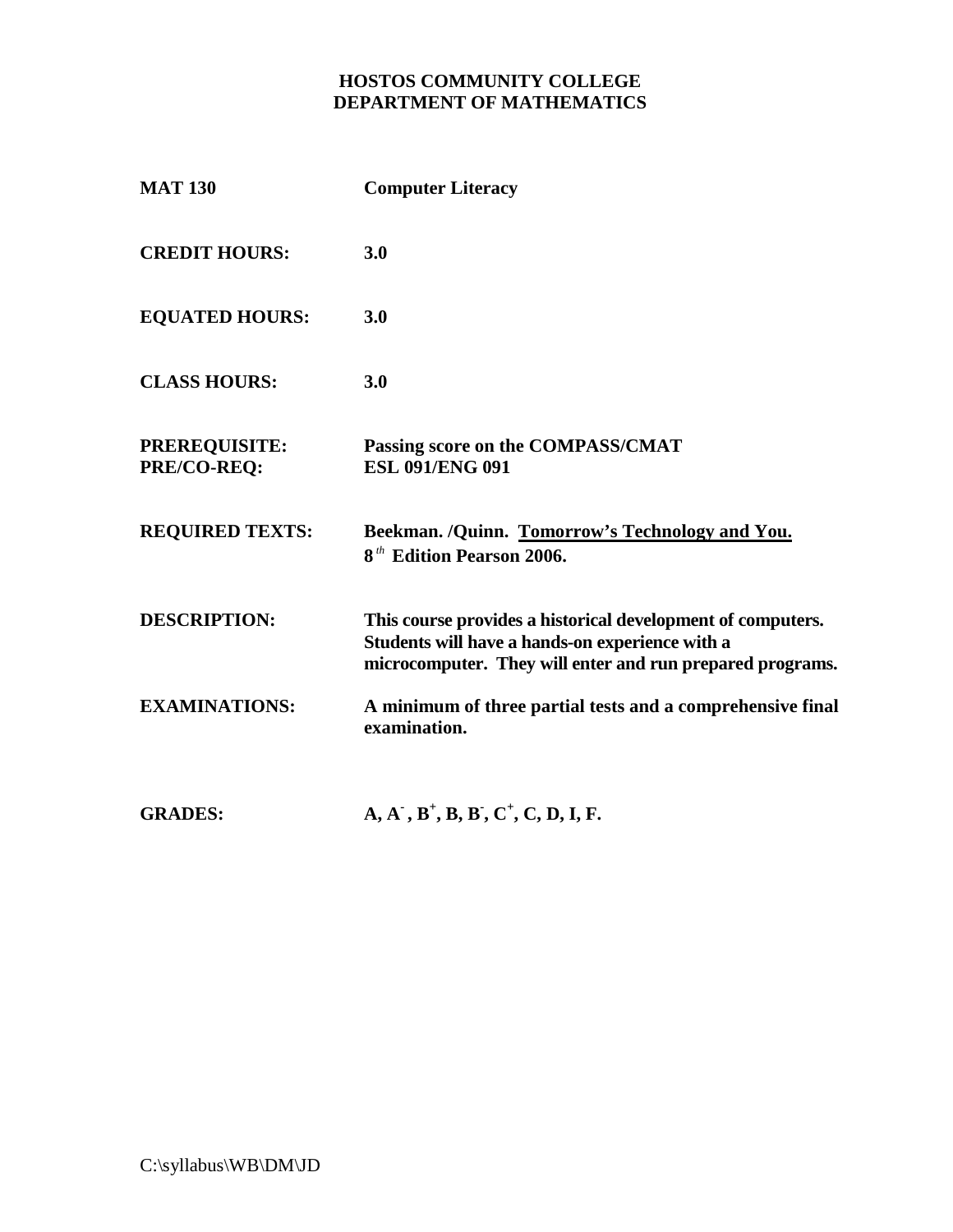### **MAT 130**

### **COURSE OUTLINE**

This document is designed to orient and assist those who teach this course. The syllabus, which is to be distributed to the students, is essentially an outline of this document, stripped of comments.

MAT 130 Computer Literacy is A college-level survey course meeting twice-aweek for 3 credits. It is not designed to teach programming. Students whose primary interest is programming should take courses such as our offerings in MAT 140 or MAT 200

A term project or paper is required, which is to be written with word processor. A student who does not complete this requirement shall not pass the course.

A cumulative final exam and either a midterm or two or three hour exams are required.

The grades **A, B, C, D, F**, and may be earned in the course. The **I** grade is to be awarded only to those who would pass the course should they complete some specific task..

The syllabus for the course consists of what we call "core" material, which each class shall master, and other materials which depends upon the interest and expertise of the instructor.

The CORE Material:

#### **I. THE HISTORY AND FUTURE OF COMPUTERS**

The stress is to be upon the rapid increases in computing power and concomitant decreases in price.

#### **II. ARCHITECTURE**

Students are to learn of the essential hardware of any particular system. They are to know the function of the CPU, I/O and memory devices and their interconnections.

Students are to survey similarity and differences of computers of different scales from single chips through super computers. Comparison is to be made of price, size, performance, reliability capability, design.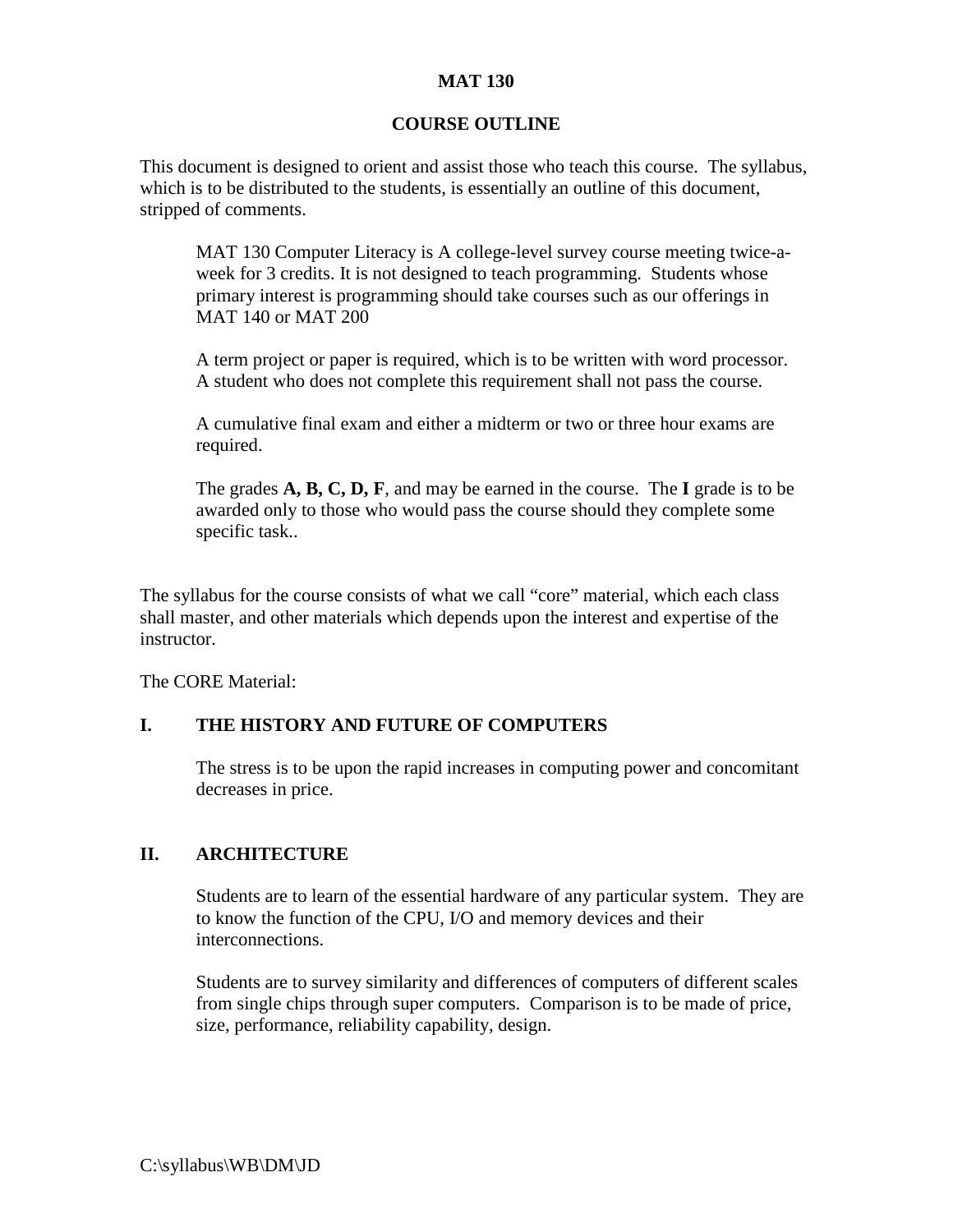Students are to learn how computers are linked in networks. Distributed dataprocessing, Remote terminal entry, and local networks for sharing information and resources such as printers and hard disks.

#### **Topics in Architecture include:**

- **A.** Difference of Scale
	- 1. Super
	- 2. Mainframe
	- 3. Mini
	- 4. Micro

### **B. The Hardware of a System**

- 1. CPU
- 2. I/O
- 3. Memory devices

### **C. How Computers are Linked to Networks**

### **III. THE CURRENT USE OF COMPUTERS**

Robotics, scientific research (eg. The four-color problem and number theory), Spreadsheets, banking, shopping, security, weapons and other topics. Students are to get some sense of how the computer is used today. The instruction can often elicit cogent examples from the personal experience of the students.

The following section of applications are designed that the student may have "hand-on" Experience with specific applications. The belief is that experience with one application will readily be transferred to another application of the same type which the student will encounter in other classes or at work. "Hands-on" experience also pushes students over the threshold anxiety of the novice user. Such experience informs their discussion of the other topics of the course.

Topics in the III include:

- **A.** Robotics
- B. Scientific Research
	- 1. The Four-Color Problem
	- 2. Number Theory
- C. Spreadsheets
- D. Networks
	- 1. Banking
	- 2. Shopping
	- 3. Security
	- 4. Defense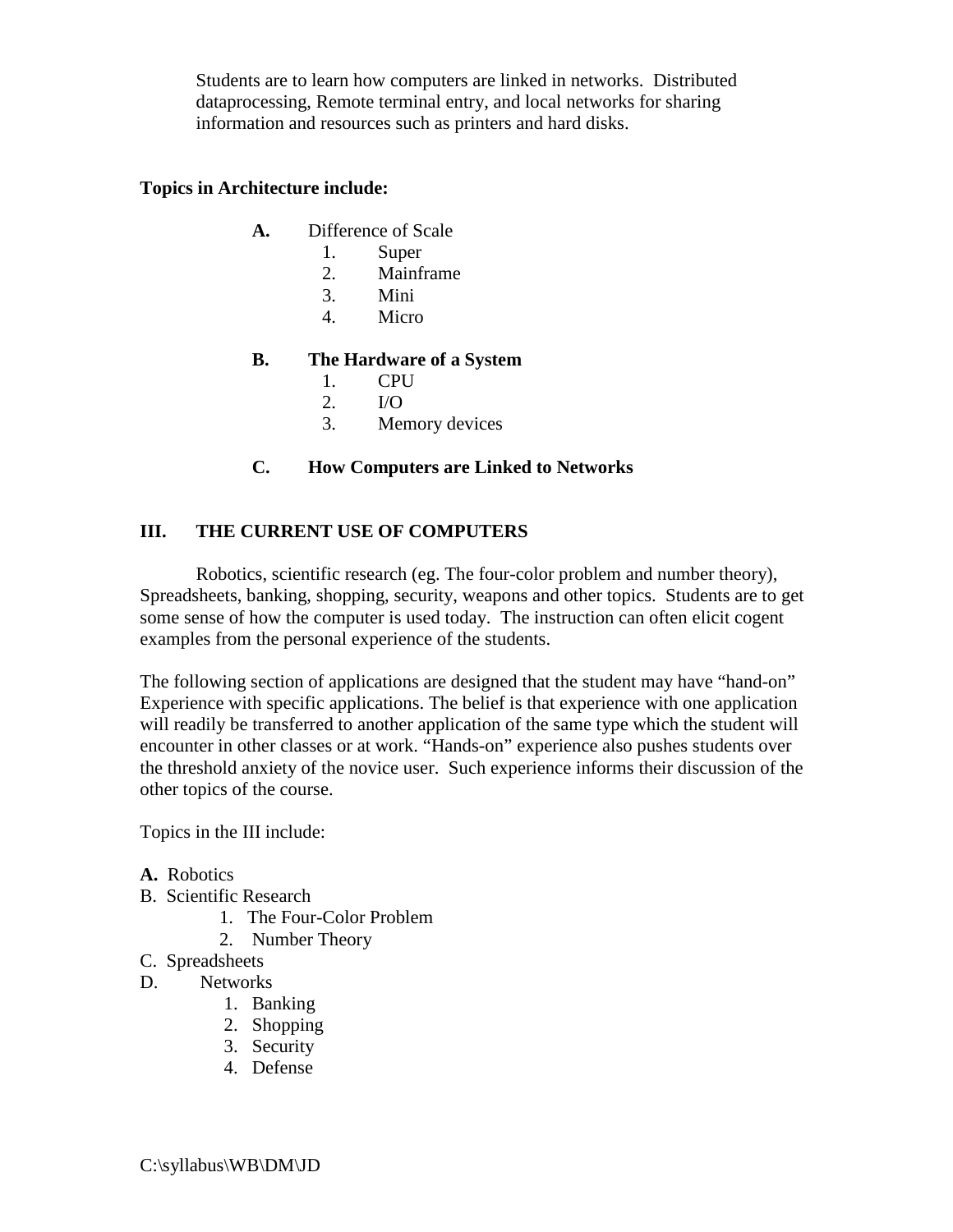# **IV. APPLICATIONS-TELECOMMUNICATIONS**

Electronic mail, remote query of data bases, shopping and banking transactions, Bulletin boards, electronic conferencing.

# **Topics in Telecommunications include:**

- 1. Enhanced communication
	- a. electronic mail
	- b. bulletin boards
	- c. electronic conferencing
- 2. Enhanced influence
	- a. remote query of data bases
	- b. shopping transactions
	- c. banking transactions

# **V. APPICATIONS-DATA BASE**

Students are to insert, delete, correct records in a data base. A small data base of records suitable for use in a hospital is suggested. Students are to be able to get a print-out of the results of a simple query. The plan is for the department to supply a small, robust data base with source code which can be adapted by the instructor as necessary, i.e. Microsoft Excel.

Topics in Data Base include:

- 1. Insert Records in a data base
- 2. Delete records from a data base
- 3. Correct records in a data base
- 4. Load a program
- 5. Obtain a print-out of the results of a simple query

## **VI. APPLICATIONS-WORD PROCESSING**

Students are to be able to underline, center, right and left justify expressions, set margins and page breaks, move blocks of text, make global and local changes, and print a document. The department is considering Microsoft Word, Apple Works, Apple Writer, Logo Writer, and BankStreet Writer as the main software to be supported.

Topics Word Processing include:

- 1. Formatting
	- a. underline
	- b. center
	- c. left and right justify expressions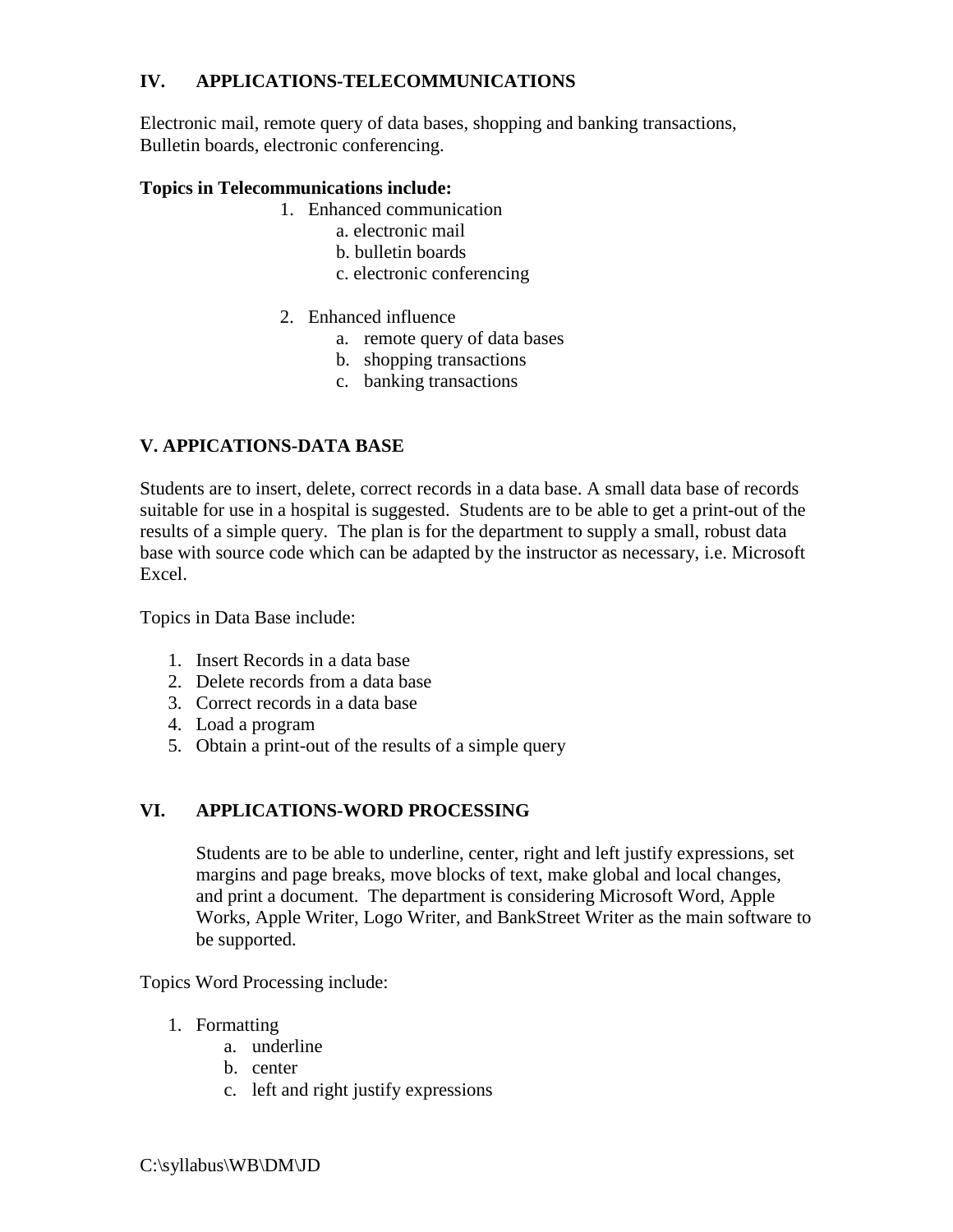- d. set page breaks
- e. set margins
- f. editing
- g. global
- h. local changes
- i. move blocks of text
- j. Save, load and print a document

# **VII. APPLICATIONS-PROGRAMMING**

Students are to understand the need for precise, unambiguous instructions and for precise explication (ie. no mistakes in syntax or punctuation).

Students are to write simple programs. These should involve the concepts of repetition, testing (if….then). Students should do simple editing.

Topics in Programming include:

- 1. Understand the need for precise, unambiguous instructions and for precise explication
	- a. syntax
	- b. punctuation

2.Simple programs

- a. concept of repetition
- b. testing
- c. save and load a program
- d. simple editing

#### **VIII. Supplementary materials should include topics such as:**

Thee ethical dimension of computer use The social impact of computers The political impact of computers A survey of jobs related to computers How to use a spreadsheet or accounting program What computer a person should buy Artificial Intelligence How computers ought to be used in the home How computers ought to be used in education How computers may be used in the arts How computers may be used in medicine and health care